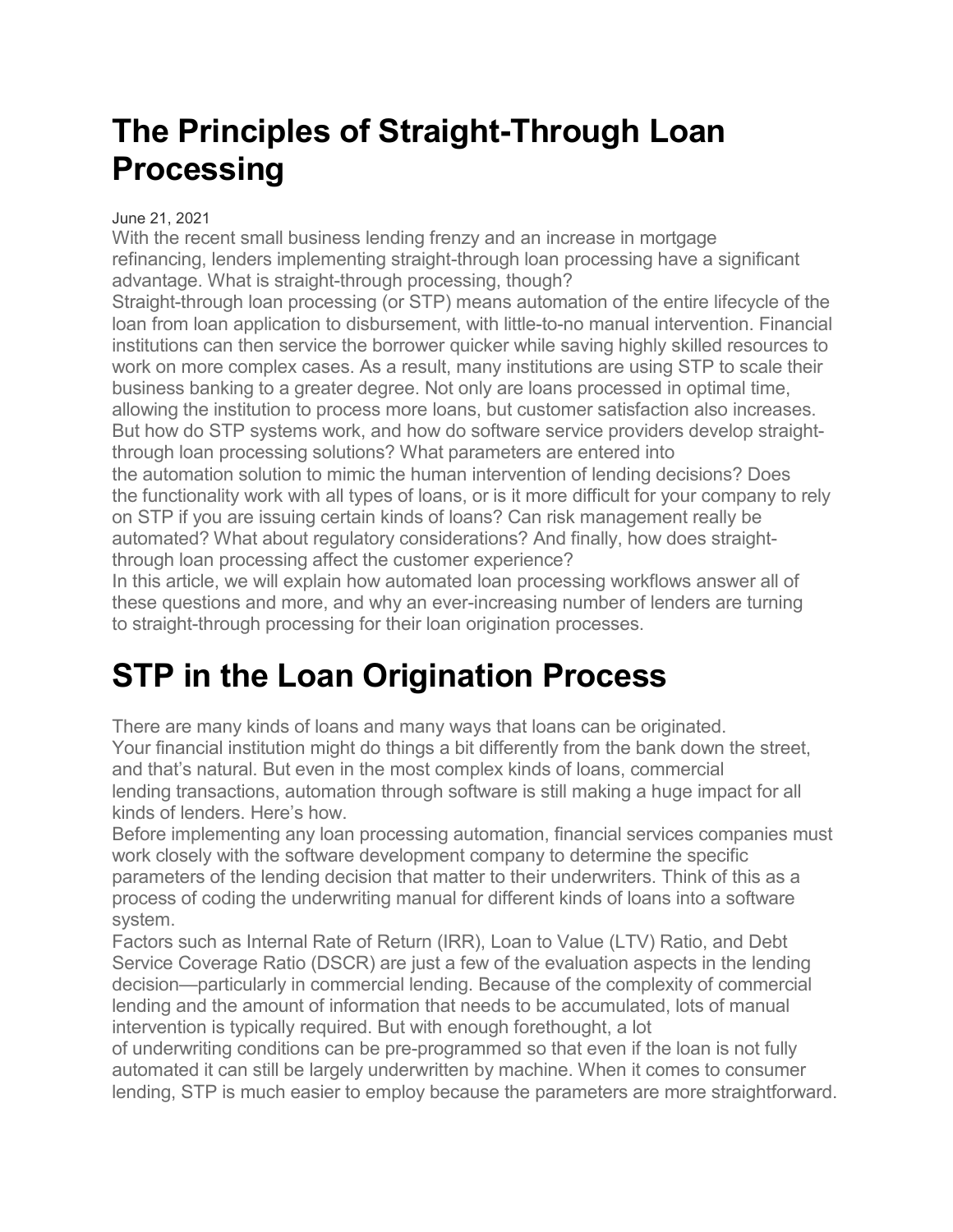Data such as credit history, debt-to-income ratio, and collateral can be securely entered by the borrower, and cross-checked by secure third party services, reducing the data entry requirements for the lending institution.

When the straight-through loan processing model is utilized with mortgage loan origination, manual labor by [underwriters](https://mortgageorb.com/using-a-straight-through-processing-model-can-boost-loan-quality-and-reduce-origination-costs) is reduced by up to 80%. In addition, the loan processing time is reduced because human intervention is often eliminated. Loan data is run through the STP process, and only if something in the application is outside of the specified parameters will the procedure require human review. Gone are the days when bank staff must manually compare data across numerous documents to verify loan information for missing or incorrect information, which inevitably slows down the business process and means that staff aren't free to work on other critical tasks.

## **Risk Management for Automated Decisions**

As risk factors play a significant role in the credit decisions that lenders make, clearly, a successful straight-through loan processing model must account for risk elements such as industry, legal structure, macroeconomics, dispute history, and more. Integrations with third party services mean that your institution can actually see real-time transactional data about a potential borrower, and run the STP algorithm based on that information. Take cash flow for instance. Your system can actually hook up to a client's bank account via ACH to securely review key financial transactions from the account and use that to feed into your firm's risk management rules engine.

Because STP has been utilized extensively, the extent of risk factors considered is comprehensive. Don't forget: good straight-through processing systems pull from Big Data resources across every industry, consumer demographic, and resource, from ecommerce data to regional economics.

Due to consumer protection legislation, such as the [Dodd-Frank](https://en.wikipedia.org/wiki/Dodd%E2%80%93Frank_Wall_Street_Reform_and_Consumer_Protection_Act) Act, banks have to "aggregate, analyze, estimate, and share data about customer [transactions.](https://www.infosys.com/industries/financial-services/Documents/straight-through-processing-commercial-banking.pdf)"

The STP system can then access the shared database and collect the risk data needed for a sound lending decision. In addition, as the lender's STP program continues to evaluate new applications, amass new data, and then share the data, the information continues to improve the integrity and accountability across all financial institutions. In some countries, open banking regulations are driving this trend even faster, causing more and more lenders to choose straight-through processing for their loan decisions as they come to trust the data even more.

# **Algorithms in Lending**

The absence of human intervention in STP lending relies on the algorithms coded into the processes which help make lending decisions based on a given set of constraints. There are specific factors, such as the amount of money requested for a business line of credit and the particular collateral that's required for the requested amount. However, as Google makes clear with its search engine ranking, algorithms are a very fluid process that changes and pivots according to many specific aspects.